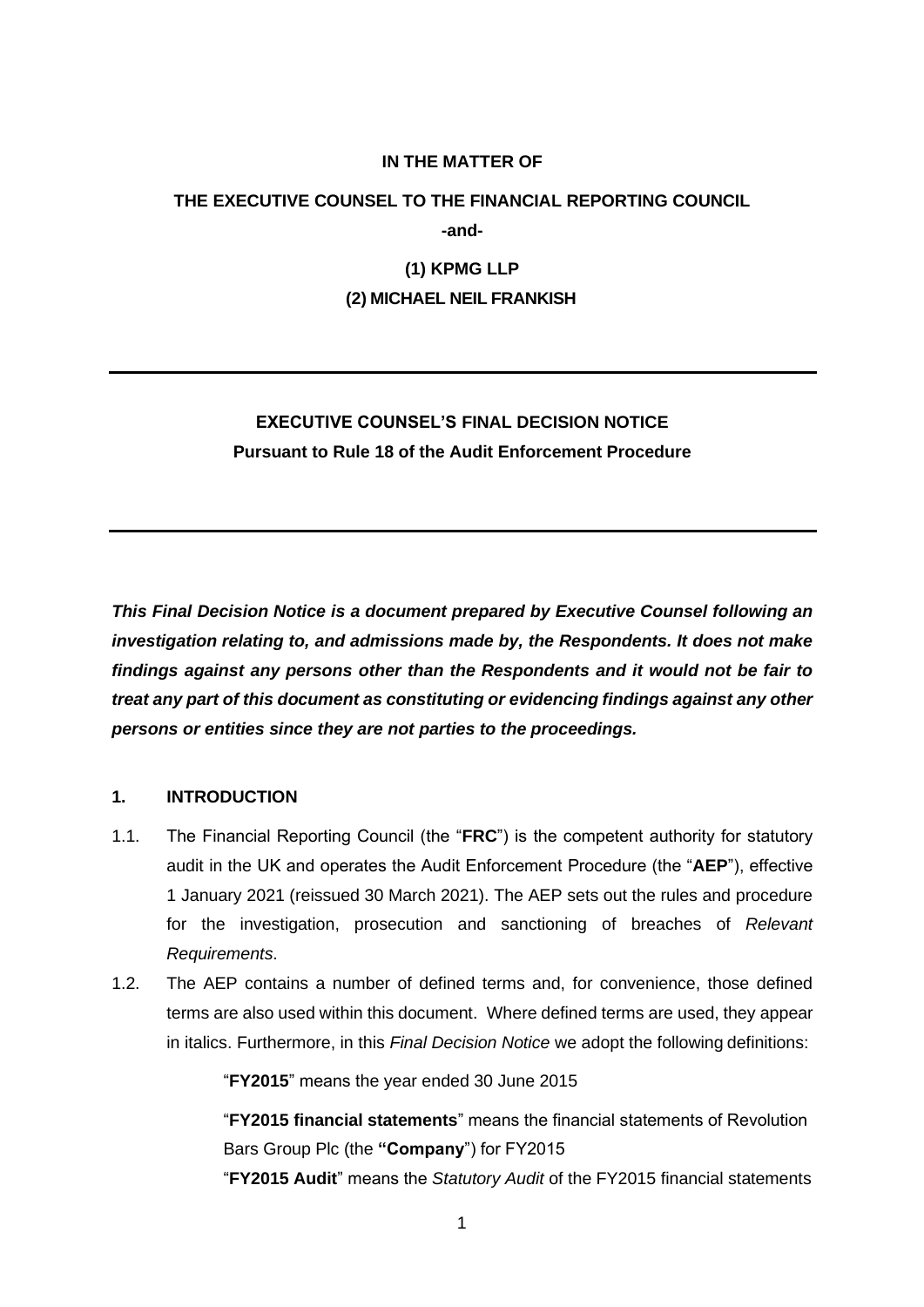"**FY2016**" means the 53 weeks ended 2 July 2016

"**FY2016 financial statements**" means the financial statements of the Company for FY2016

"**FY2016 Audit**" means the *Statutory Audit* of the FY2016 financial statements

"**Relevant Period**" means the period covering theFY2015 and FY2016 Audits

"**FY2017**" means the 52 weeks ended 1 July 2017

"**FY2017 financial statements**" means the financial statements of the Company for FY2017

"**FY2018**" means the 52 weeks ended 30 June 2018

"**FY2018 financial statements**" means the financial statements of the Company for FY2018

"**ISAs**" means the International Standards on Auditing (UK and Ireland)

- 1.3. Pursuant to Rule 16(b) of the AEP, *Executive Counsel* has decided that the *Respondents* are liable for *Enforcement Action*, having made *Adverse Findings* against each of them in relation to the FY2015 and FY2016 Audits. This *Final Decision Notice* is issued pursuant to Rule 17 of the AEP in respect of the conduct of:
	- 1.3.1. KPMG LLP ("**KPMG**"), the *Statutory Audit Firm* of the Company for the FY2015 and FY2016 Audits.
	- 1.3.2. Mr Michael Neil Frankish ("**Mr Frankish**"), a former employee of KPMG and the *Statutory Auditor* of the Company. He signed the relevant audit reports on behalf of KPMG.
- 1.4. In this *Final Decision Notice*, KPMG and Mr Frankish are referred to collectively as the "**Respondents**".
- 1.5. On leaving KPMG in early 2017, Mr Frankish became a partner in a different firm which is registered to conduct *Statutory Audits* (the "**new firm**"). The new firm had no involvement in the FY2015 or FY2016 Audits, or in the Adverse Findings made in this Decision Notice.
- 1.6. On 10 December 2021 Executive Counsel issued *Executive Counsel's Decision Notice*  pursuant to Rule 17 of the AEP. On 17 December 2021 the Respondents provided written agreement to *Executive Counsel's Decision Notice*.
- 1.7. Consequently, and, in accordance with Rules 17 and 18 of the AEP this Final Decision Notice:
	- 1.7.1. Outlines the *Adverse Findings* with reasons;
	- 1.7.2. Outlines *Sanctions* with reasons; and
	- 1.7.3. Outlines an amount payable in respect of *Executive Counsel's* costs of the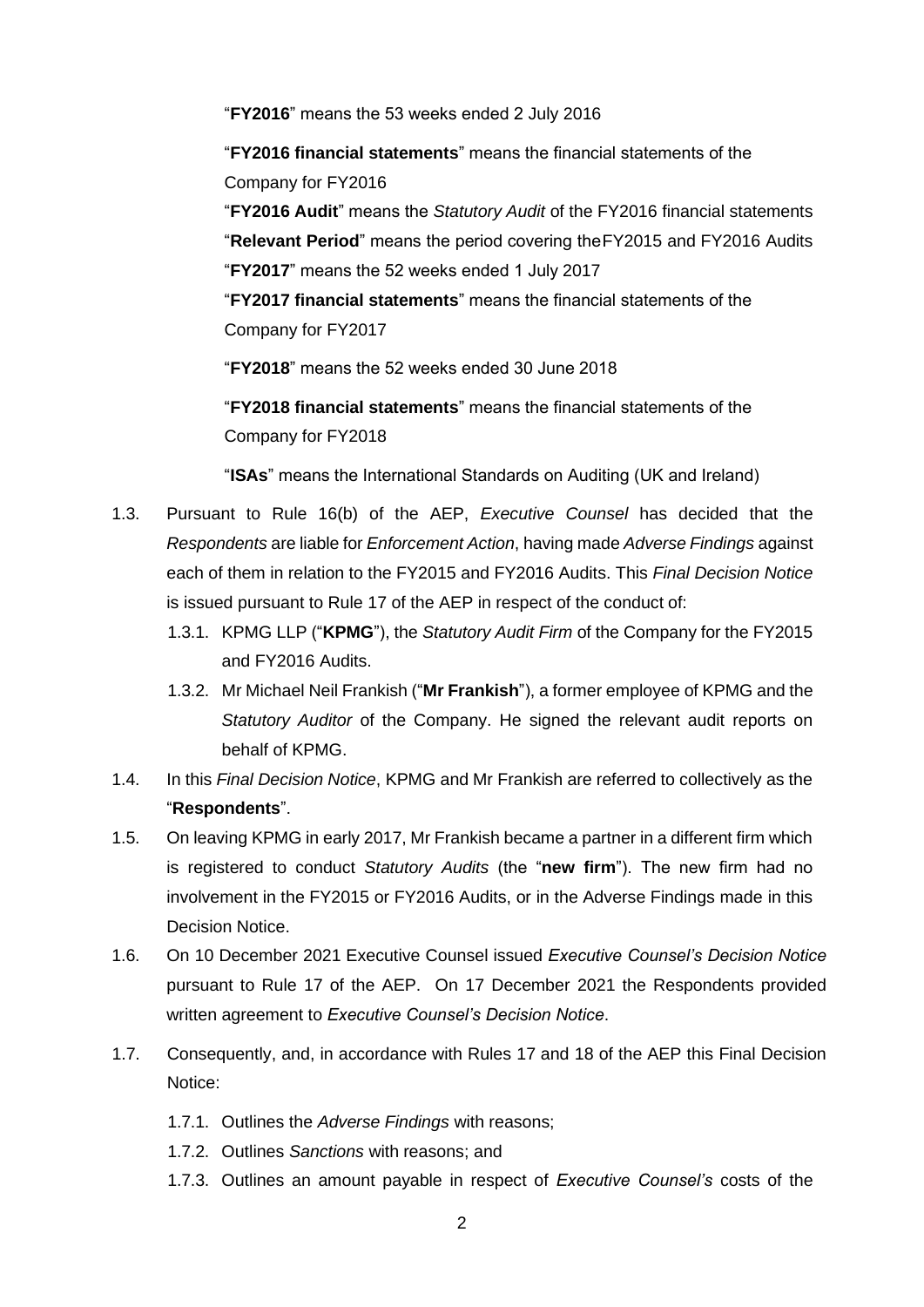matter as at the date of this *Final Decision Notice*.

1.8. This *Final Decision Notice* is divided into the following sections: Section 2: Executive Summary of the *Adverse Findings* Section 3: Background Section 4: *Relevant Requirements* to which the *Adverse Findings* relate Section 5: Details of the *Adverse Findings* Section 6: *Sanctions* Section 7: Costs

# **2. EXECUTIVE SUMMARY OF THE ADVERSE FINDINGS**

- 2.1. The *Adverse Findings* in this *Final Decision Notice* relate to the FY2015 and FY2016 Audits. In the Relevant Period, the Company was a leading UK operator of premium bars. The Company was listed on the Main Market of the London Stock Exchange (the "**LSE**") in March 2015, and was therefore a Public Interest Entity ("**PIE**") for the purposes of the AEP.
- 2.2. The Company's FY2017 and FY2018 financial statements included restatements of previously reported figures, some of which were material. The restatements related to a number of different areas, three of which are of relevance to the FY2015 and FY2016 Audits and the *Adverse Findings* against the Respondents:
	- 2.2.1. Supplier rebates and listing fees;
	- 2.2.2. Share-based payments; and
	- 2.2.3. Deferred taxation.
- 2.3. The *Adverse Findings* are organised thematically by reference to these three areas:

# **Breaches relating to the audit of supplier rebates and listing fees**

*Adverse Finding 1: The Respondents' conduct in relation to the audit of the supplier rebates and listing fees constituted breaches of ISA 500 in relation to FY2015 and FY2016, and ISA 230 in respect of FY2016 only, in that the Respondents failed to obtain and document sufficient appropriate audit evidence in respect of supplier rebates and listing fees.*

*Adverse Finding 2: The Respondents' conduct in relation to the audit of the supplier rebates and listing fees for FY2015 and FY2016 constituted a breach of ISA 200 in that the Respondents failed to demonstrate sufficient professional scepticism in respect of supplier rebates and listing fees.*

# **Breaches relating to the audit of share-based payments**

*Adverse Finding 3: The Respondents' conduct in relation to the audit of share-based payments for FY2015 constituted a breach of ISA 230 in that the Respondents failed to document sufficient appropriate audit evidence in respect of share-based payments.*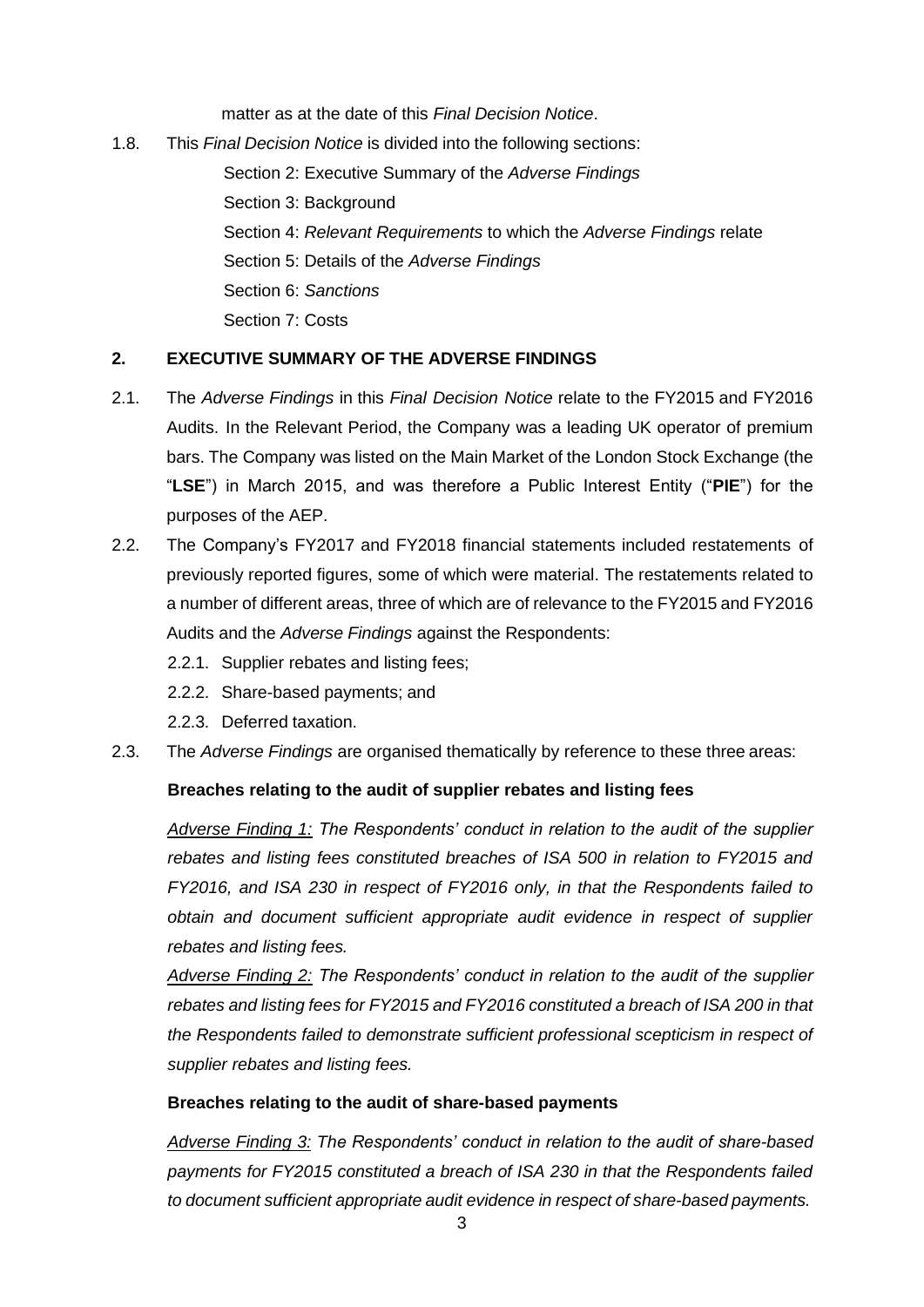*Adverse Finding 4: The Respondents' conduct in relation to the audit of share-based payments for FY2016 constituted breaches of ISA 500 and ISA 230 in that the Respondents failed to obtain and document sufficient appropriate audit evidence in respect of share-based payments and ISA 450 in that the Respondents failed to communicate uncorrected misstatements to Those Charged with Governance.*

# **Breaches relating to the audit of deferred taxation for FY2016 only**

*Adverse Finding 5: The Respondents' conduct in relation to the audit of deferred taxation for FY2016 constituted a breach of ISA 230 in that the Respondents failed to prepare documentation which provided a sufficient and appropriate record of the basis for the auditor's report in respect of deferred taxation.*

### **Sanctions**

2.4. This *Final Decision Notice* sets out the *Sanctions* in respect of the Respondents:

#### KPMG

- 2.4.1. A declaration to the effect that, as a result of the *Adverse Findings* set out in this *Final Decision Notice*, the audit reports for the FY2015 and FY2016 Audits did not satisfy the requirement in regulation 4(1) of the Statutory Auditors and Third Country Auditors Regulations 2016 ("**SATCAR**") that a *Statutory Audit* must be conducted in accordance with relevant standards.
- 2.4.2. A published statement to the effect that KPMG has contravened the *Relevant Requirements*, in the form of a severe reprimand.
- 2.4.3. An order pursuant to rule 96(c) of the AEP, requiring KPMG to take action to mitigate the effect or prevent the recurrence of the breach of the *Relevant Requirements*. In summary, the action required is:
	- (1) KPMG will, by 28 February 2022, provide the *Executive Counsel* with a report (the "**First Report**") which:
		- a. Identifies the reasons why it considers that the breaches occurred; and
		- b. Identifies measures taken since the Audits which may have reduced the risk of any repetition of the breaches.
	- (2) Within three months of the Executive Counsel's approval of the First Report, KPMG will provide a further report to the Executive Counsel (the "**Second Report**") which: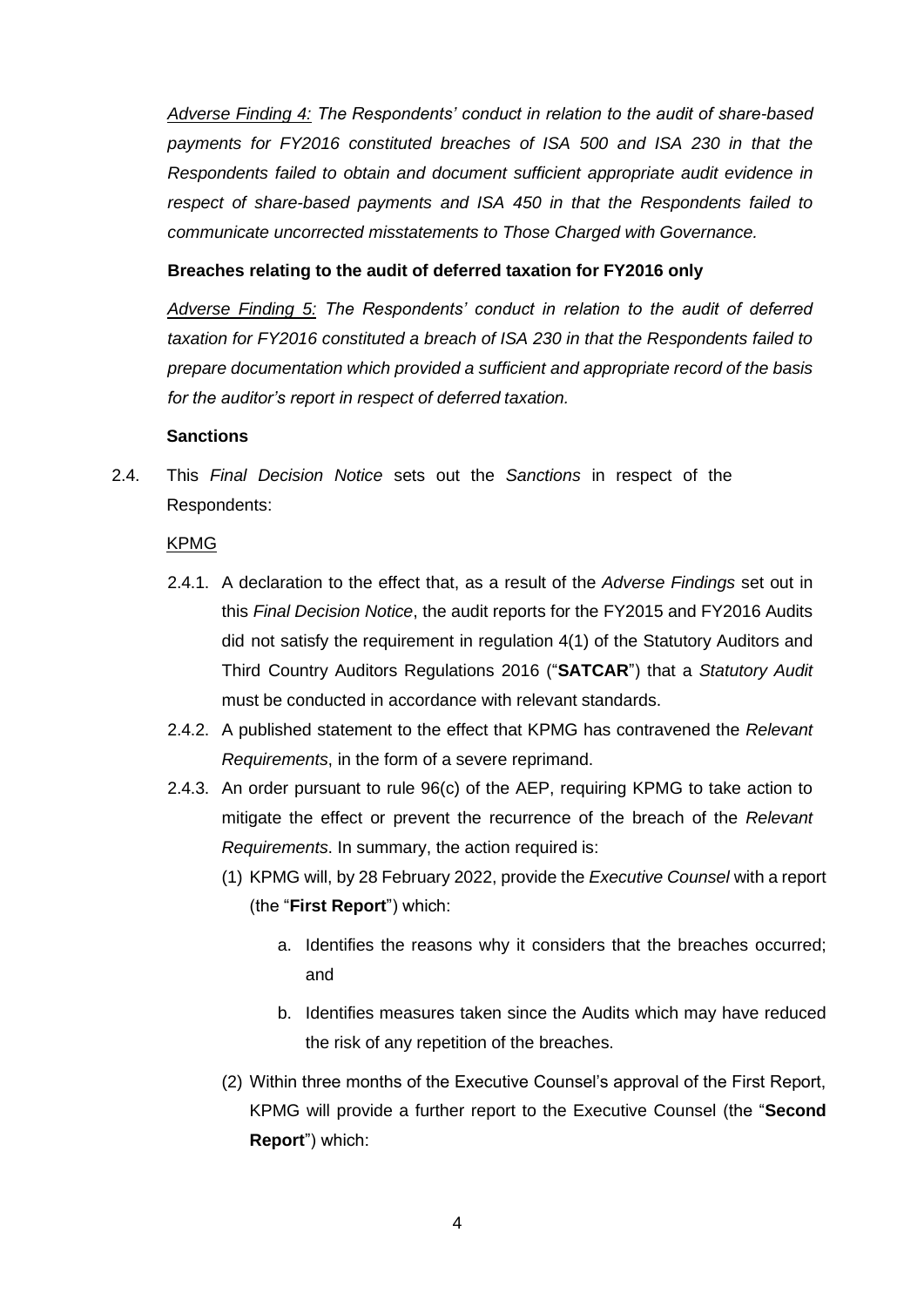- a. Evaluates the effectiveness of the measures recorded in the First Report in reducing the risk of repetition, by the examination of relevant evidence such as the outcome of reviews of audits in the intervening period; and
- b. Identifies any additional measures that could reasonably be taken in order to mitigate any residual risk of repetition.
- (3) In the event that additional measures are suggested in accordance with paragraph (2)(b) above KPMG will, within 3 months of the Executive Counsel's approval of the Second Report, agree with the *Executive Counsel*  and begin to carry out an action plan (the "**Plan**") which:
	- a. Sets out the steps to be taken in order to implement the measures;
	- b. Provides for the evaluation of the effectiveness of the measures, by the examination of relevant evidence;
	- c. Provides for regular reporting to the Executive Counsel on the progress made in implementing and evaluating the measures; and
	- d. Has a duration not exceeding two years from the date the Plan is approved by the Executive Counsel
- 2.4.4. A financial penalty of £1,250,000, discounted for admissions and early disposal to £875,000.

# Mr Frankish

- 2.4.5. A published statement to the effect that Mr Frankish has contravened the *Relevant Requirements*, in the form of a severe reprimand.
- 2.4.6. An order pursuant to rule 96(c) of the AEP, requiring Mr Frankish to take action to mitigate the effect or prevent the recurrence of the breach of the *Relevant Requirements*. In summary, the action required is:
	- (1) Mr Frankish will, within three months of the date of the order, provide the *Executive Counsel* with a report prepared by his new firm which:
		- a. Identifies, from his perspective, the reasons why the breaches occurred;
		- b. To the extent that the reasons are concerned with his own performance, identifies personal development measures taken since the Audits which may have reduced the risk of any repetition of the breaches; and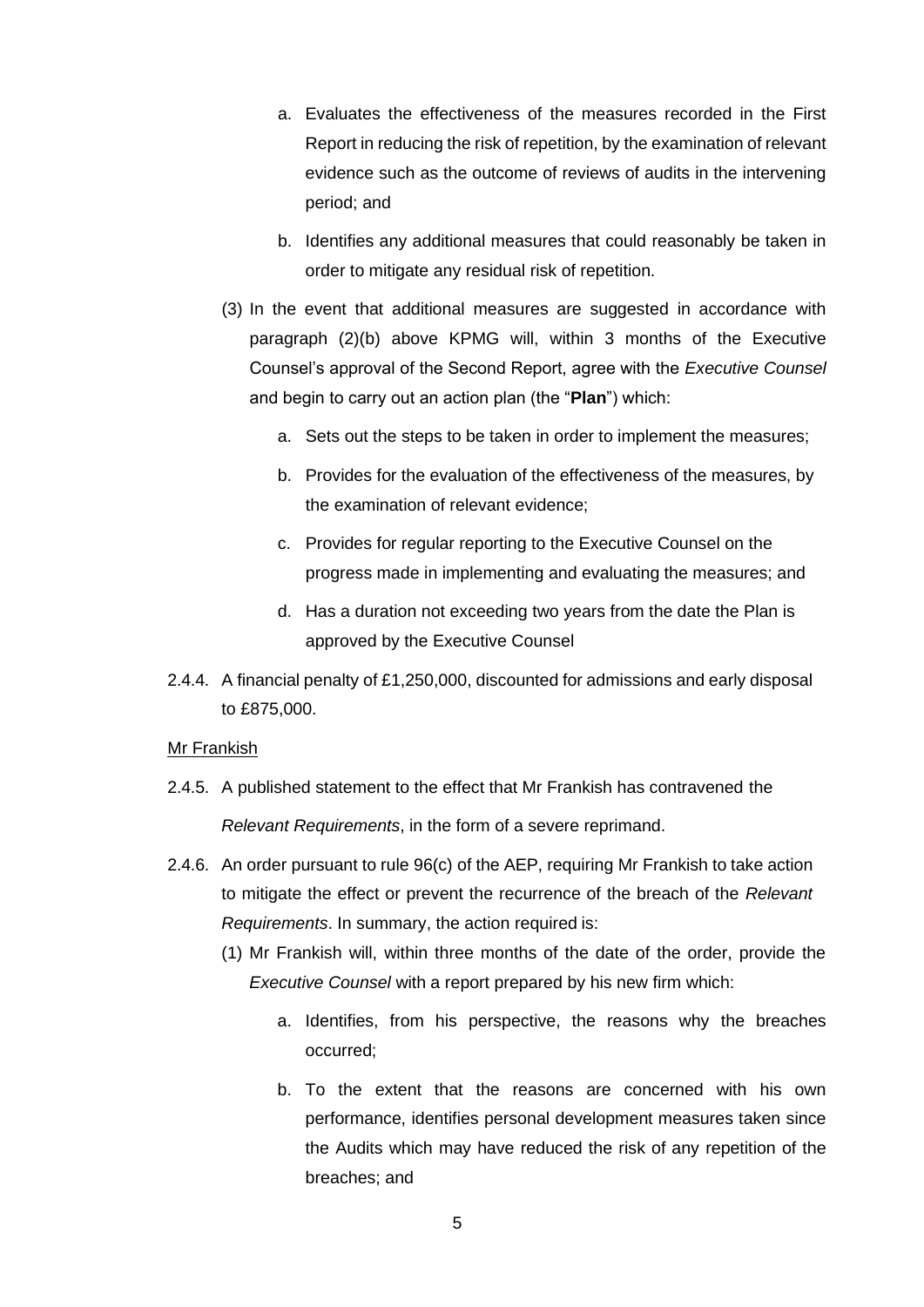- c. Identifies any additional personal development measures that could reasonably be taken in order to mitigate any residual risk of repetition.
- (2) In the event that any additional personal development measures are identified in accordance with paragraph (1)(c) above, Mr Frankish will implement those measures as part of his next annual performance review cycle with the new firm.
- 2.4.7. A financial penalty of £50,000, discounted for admissions and early disposal to £35,000.

# **3. BACKGROUND**

# **The Respondents and their responsibilities**

- 3.1. KPMG is one of the largest audit firms in the UK, with total fee income of £2,303 million in 2020 (the latest year for which figures are available). Of this, £639 million was derived from audit work. As at 2020, there were 276 *Statutory Auditors* within KPMG entitled to sign audit opinions, and 592 partners across all of the firm's functions. KPMG is a member firm of the Institute of Chartered Accountants of England and Wales ("**ICAEW**")<sup>1</sup> .
- 3.2. KPMG was appointed as the *Statutory Audit Firm for* the Company and its predecessor companies with effect from the financial period ended 30 June 2006.
- 3.3. During the Relevant Period Mr Frankish was an employee of KPMG, with the job title of Director. He has been a *Statutory Auditor* since 2010. At all material times, he was a member of the ICAEW.
- 3.4. Mr Frankish carried out the *Statutory Audits* of the Company's financial statements from 2014 until he left KPMG in 2016. He signed the relevant audit reports for FY2015 and FY2016 in his own name, on behalf of KPMG.
- 3.5. The purpose of a *Statutory Audit* is to enhance the degree of confidence of intended users in the financial statements. This is achieved by the expression of an opinion by the auditor on whether the financial statements are prepared, in all material respects, in accordance with an applicable financial reporting framework. The *Respondents'*  statutory responsibility was to form an opinion as to whether the Company's FY2015 and FY2016 financial statements showed a true and fair view and had been properly prepared in accordance with the relevant financial reporting framework and the Companies Act 2006.

<sup>1</sup> Figures in this paragraph are from p.46 of *Key Facts and Trends in the Accountancy Profession*, FRC, July 2021.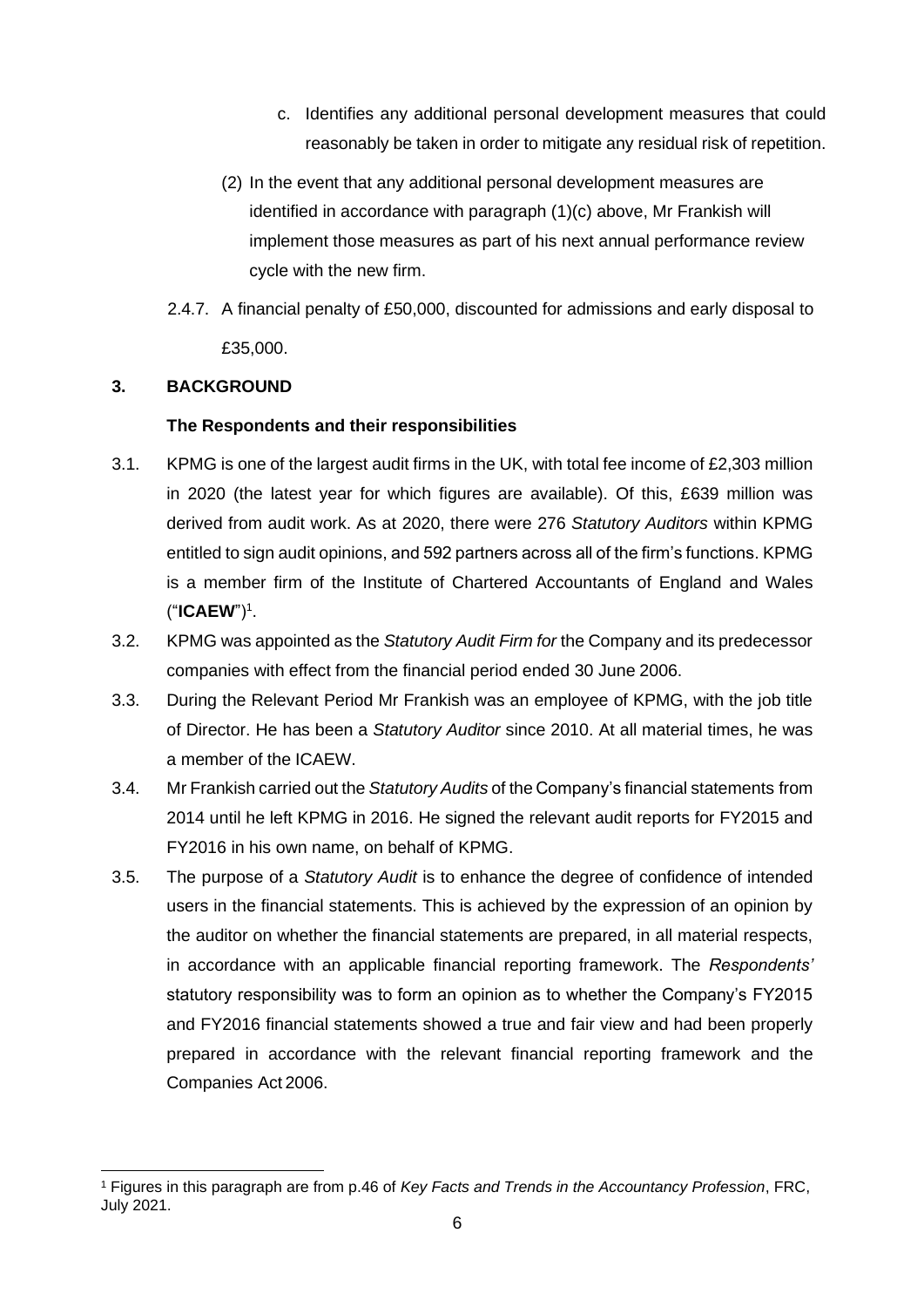### **The Company**

- 3.6. On 18 March 2015 the Company was admitted to the Main Market of the LSE. Therefore, at the time of the FY2015 and FY2016 Audits, the Company was a newlylisted PIE.
- 3.7. During the Relevant Period, the Company was a leading UK operator of premium bars, trading under the Revolution and Revolución de Cuba brands via several wholly owned subsidiary companies.
- 3.8. The Company prepares its financial statements to a Saturday within seven days of 30 June each year (a 52 or 53 week period), under the Companies Act 2006 and International Financial Reporting Standards as adopted by the EU ("**IFRS**"). The FY2015 financial statements showed revenue of £111.8 million, net assets of £36.6 million and profit after tax of £2.3 million. The figures in the FY2016 financial statements were: revenue of £119.5 million, net assets of £41.2 million and profit after tax of £6.1 million.
- 3.9. On 3 October 2017 the Company approved its FY2017 financial statements. These disclosed restatements of previously reported figures as a result of a number of prior period errors or changes in accounting policies and estimates. The net effect was to decrease the Company's net assets as reported for FY2015 by £2.5 million (from £36.6 million to £34.1 million). The cumulative effect of the restatements was to reduce net assets for FY2016 by £3.3 million (from £41.2 million to £37.9 million) and to reduce profit after tax by £1.7 million (from £6.1 million to £4.4 million).
- 3.10. The restatements arose from various accounting policy changes and/or issues, including in relation to supplier rebates and share-based payments. Those are areas which are the subject of *Adverse Findings* in this *Final Decision Notice*.
- 3.11. In respect of supplier rebates, the effect of the restatements was to reduce net assets as at FY2015 by £316,000 and as at FY2016 by £962,000, and to reduce profit after tax as at FY2016 by £646,000. The materiality levels set by the audit team were £570,000 for the FY2015 Audit and £425,000 for the FY2016 Audit, so the impact on net assets in FY2015 was not material, but the impact on net assets and profit in FY2016 was.
- 3.12. In respect of share-based payments, the impact was to reduce deferred tax liabilities, and hence to increase net assets, by £54,000 for FY2015, and by £202,000 for FY2016. These figures were not material, but there was a material impact on profit after tax for FY2016, which was reduced by £701,000.
- 3.13. It can be seen that the issues in respect of supplier rebates and share-based payments did not account for the totality of the restatements in FY2017, and in fact other issues in respect of inventory, short-life assets, onerous lease provisions and under accrual of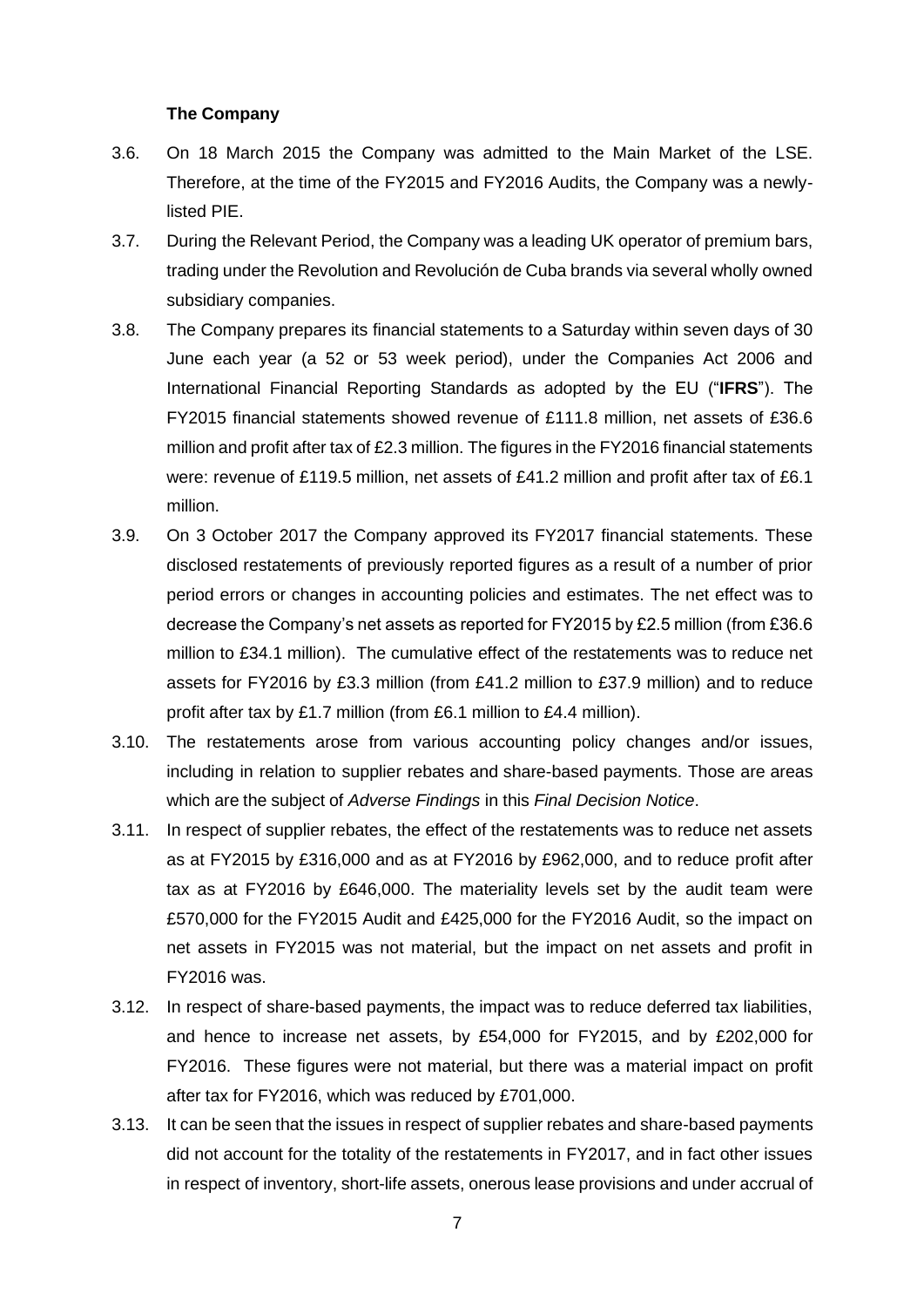costs had a greater impact, taken together. The restatements in respect of those other areas arose from changes to accounting policies and estimates, and it is not alleged that the Respondents were at fault in failing to identify those issues in the context of the FY2015 and FY2016 Audits.

- 3.14. In the weeks following the announcement of the FY2017 restatements, the Company's share price fell by over 25%. However, it is not alleged that the Respondents bear any responsibility for this: it is difficult to isolate the impact of the restatements on the share price from general concerns as to disappointing trading results and the Company's future prospects following the failure of a takeover bid, and in any event the restatements arose from a number of issues, only some of which are the subject of *Adverse Findings*. It is unclear whether investors would have made different decisions if the FY2015 and FY2016 financial statements had not contained misstatements.
- 3.15. On 2 October 2018 the Company approved its FY2018 financial statements (which were not audited by the Respondents). These included a further material restatement in respect of deferred tax in the context of the FY2016 Financial Statements, which is the other area of relevance to the Adverse Findings. The effect of the adjustment for FY2016 was to decrease the deferred tax liabilities, with a consequential increase in profit after tax of £1.7 million. There was a corresponding reduction of £1.7 million in the FY2017 figure for profit after tax.

#### **The investigation**

- 3.16. On 22 May 2018 *Executive Counsel* was directed by the FRC's *Conduct Committee* to investigate the FY2015 and FY2016 Audits following a referral from the FRC *Case Examiner*. Pursuant to Rule 4 of the AEP, the investigation was delegated to the ICAEW as the appropriate *Recognised Supervisory Body*.
- 3.17. Following the conclusion of the investigation, Executive Counsel served an *Initial Investigation Report* on the Respondents in accordance with Rule 11 of the AEP which identified *Relevant Requirements* which the Respondents appeared to have breached. The Respondents subsequently provided written representations regarding the alleged breaches. *Executive Counsel* has considered those representations, together with all the evidence and documents obtained during the investigation, in making the *Adverse Findings* in this *Final Decision Notice*.

# **4. RELEVANT REQUIREMENTS TO WHICH THE ADVERSE FINDINGS RELATE**

- 4.1. Rule 1 of the AEP states that *Relevant Requirements* has the meaning set out in regulation 5(11) of SATCAR. The *Relevant Requirements* include, but are not limited to, the ISAs.
- 4.2. The Relevant Requirements referred to in this Final Decision Notice are the following: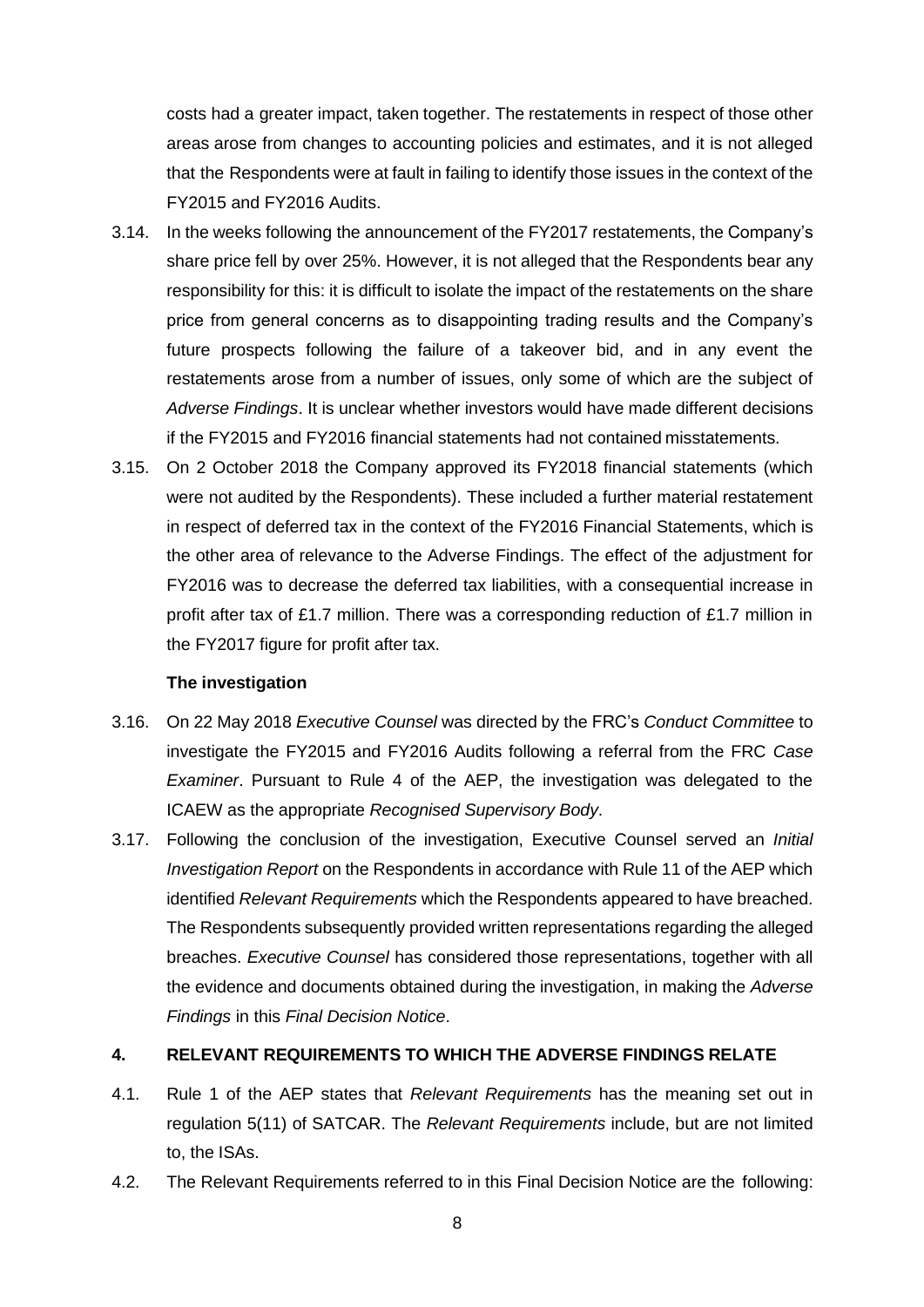ISA 200 (Overall Objectives of the Independent Auditor and the Conduct of an Audit)

ISA 230 (Audit Documentation)

ISA 450 (Evaluation of Misstatements Identified During the Audit); and ISA 500 (Audit Evidence).

4.3. The relevant versions of the ISAs are those applicable to audits of financial statements for periods ending on or after 15 December 2010. Extracts from the ISAs which are of particular relevance to the *Adverse Findings* are set out in an Appendix.

# **5. DETAIL OF THE ADVERSE FINDINGS**

# **Background in respect of supplier rebates and listing fees**

- 5.1. In December 2014, the FRC published a notice entitled '*FRC urges clarity in the reporting of complex supplier arrangements by retailers and other businesses*'. This notice highlighted that in relation to complex supplier arrangements such as volume rebates: '*The amounts involved are often significant in aggregate to operating margins and other key metrics. Many arrangements require significant judgements to be made by companies when estimating period end amounts receivable and payable for both annual and interim reporting*.' This notice also stated that the FRC's *Conduct Committee* planned to include it as an area of focus when reviewing audits and accounts during 2015.
- 5.2. Rebates and listing fees paid by suppliers as business incentives to retailers such as the Company are complex supplier arrangements within the meaning of the notice.
- 5.3. In accordance with the accounting policy applied by the Company in the Relevant Period, supplier rebates and listing fees received and receivable in the year were recognised as a deduction from cost of sales. Amounts not received in cash by the year end were included within trade and other receivables. The amounts involved were material to the FY2015 and FY2016 financial statements, by reference to the materiality levels set by the audit team.
- 5.4. The audit team did not identify supplier rebates and listing fees as a significant audit risk in the Audit Strategy documents presented to the Company's Audit Committee at the planning stage of the FY2015 and FY2016 Audits, or in the discussion documents presented to the Audit Committee on completion of the relevant audits. In light of the audit team's knowledge of the business and the FRC's notice in relation to complex supplier arrangements, the audit team should have been alert to the risk of material misstatement within the volume rebates, and remained alert to conditions which may have indicated possible misstatement during their conduct of the audits.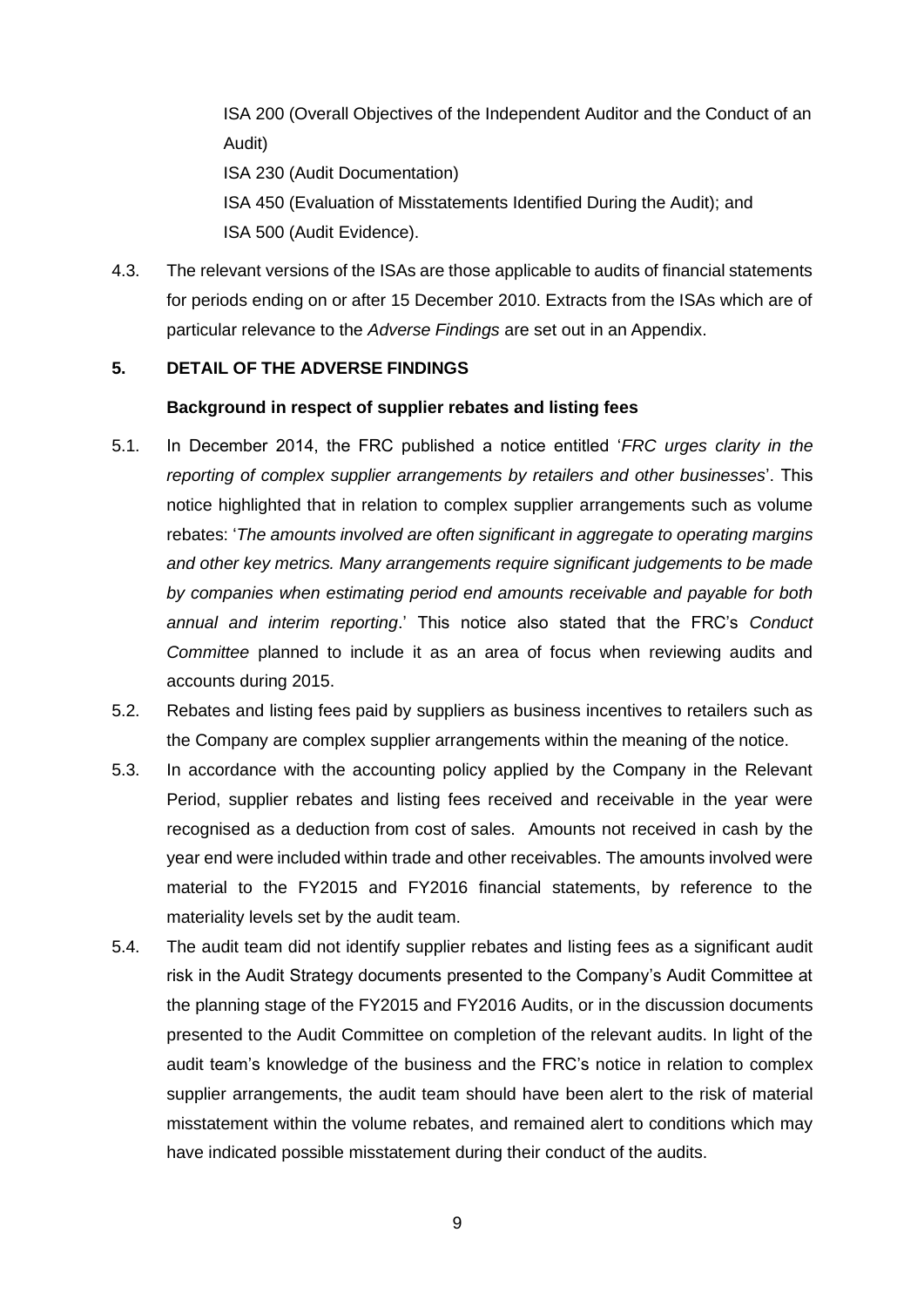# **Adverse findings in respect of supplier rebates and listing fees**

*Adverse Finding 1: The Respondents' conduct in relation to the audit of the supplier rebates and listing fees constituted breaches of ISA 500 in relation to FY2015 and FY2016 and ISA 230 in respect of FY2016 only, in that the Respondents failed to obtain and document sufficient appropriate audit evidence in respect of supplier rebates and listing fees.*

- 5.5. The particulars of this *Adverse Finding* in respect of FY2015 are as follows: Failure to agree rebates to underlying agreements as part of the analytical review procedures
	- 5.5.1. The audit team carried out an analytical review of rebates receivable to test the figure deducted from cost of sales. The review was conducted by:
		- (1) Determining the percentage of cost of sales (excluding discounts) represented by rebates received in FY2014.
		- (2) Applying that percentage to the cost of sales (excluding discounts) for 2015, to arrive at an expected figure for rebates receivable.
		- (3) Comparing that figure with the actual FY2015 figure of £2,609,000.
	- 5.5.2. The analytical review produced an expected figure for rebates receivable which was £188,000 less than the actual figure. The audit team concluded that this difference was within the acceptable difference (as determined in advance), and concluded that no further work was required.
	- 5.5.3. However, the foundation for the analytical review was the audit team's understanding that the terms of the rebate agreements in place with suppliers had not changed significantly from 2014 to 2015. The results of the review had limited value as audit evidence unless there was a reasonable degree of certainty in that regard. The audit team's understanding was based on an uncorroborated assertion from management that the relevant rebate terms had not changed significantly from year to year. The audit team should have corroborated this information by agreeing the rebate terms to the underlying agreements.

# Failure to consider the correct period in which to account for £89,000 of listing fees accrued under agreements straddling the year-end

5.5.4. In addition to the analytical review of rebates receivable, the audit team performed substantive testing of rebates. They received from management a detailed listing of rebates and other fees receivable and subjected this to audit testing by selecting a sample of ten items using monetary unit sampling. The items selected were agreed back to underlying agreements and other relevant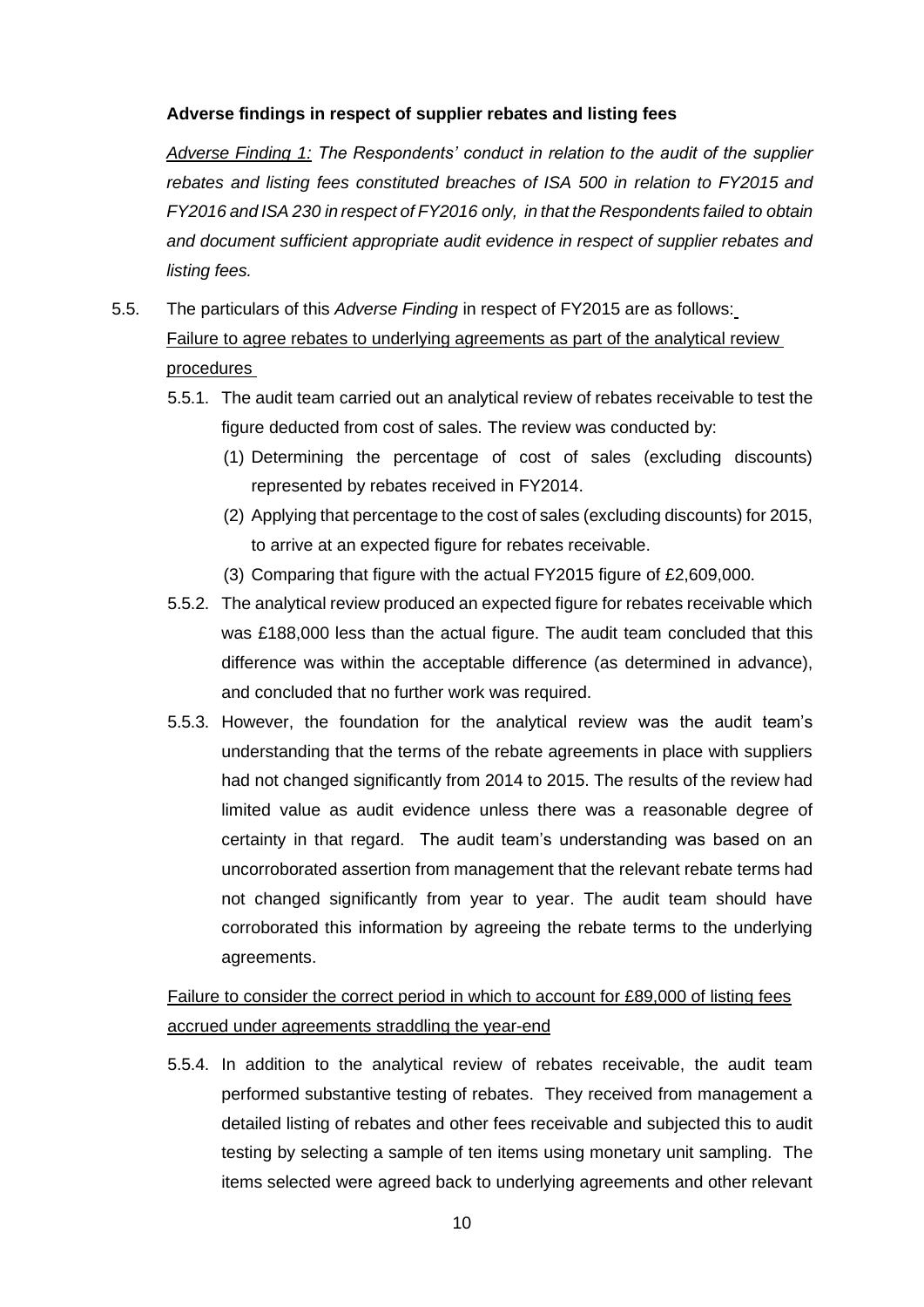information such as volume purchase reports in order to gain assurance over the rebates figure.

- 5.5.5. The schedule recording the rebates and other fees receivable (from which the sample referred to in paragraph 5.5.4 was selected), included a total of £631,002 in respect of listing, marketing, support and P4P fees – an amount in excess of the materiality level of £570,000. In a number of cases, the period of the listing fees straddled different accounting periods, so that the conditions under the relevant agreement were not met within any particular period and the fees should therefore have been accounted for over the length of the agreement, in accordance with the applicable accounting standard IAS 18.
- 5.5.6. This was not done in the case of fees of £89,000 (an immaterial balance). While the listing fees were included in the schedule from which the sample for the rebates testing was selected, only one listing fee was in fact selected in the sample and there is no documentation to show that the audit team considered the period to which the overall listing fees related. It is estimated that of the £89,000 listing fees, approximately £55,000 should have been recognised in FY2015, with the overstatement being approximately £34,000.
- 5.6. The particulars in respect of FY2016 are as follows:

# Failure to agree rebates to underlying agreements

5.6.1. As in FY2015, the audit team held discussions with management who informed them for the purposes of their analytical review of rebates receivable that there had been no significant changes to the terms of the relevant rebate agreements. The audit team did not seek to corroborate the information provided by the Company by agreeing rebates to underlying agreements. This was a more significant failure in FY2016, because a number of significant rebate agreements were due to expire in that year, and there was no evidence that they had been extended or replaced with new agreements. The Respondents stated in the course of the investigation that the audit team were shown a detailed listing of rebates which appeared to demonstrate an increase of £455,922 for new rebates. Whilst the figure of £455,922 does appear on the analytical review work paper, annotated "per rebates listing", there is no evidence that this was the subject of audit testing.

Using erroneous figures in the audit testing and retaining this flawed information on the audit file

5.6.2. As part of their analytical review of rebates receivable, the audit team calculated rebates vs. revenue as a percentage in FY2015, and used this to calculate an expected value of rebates in FY2016, comparing this to actual rebates in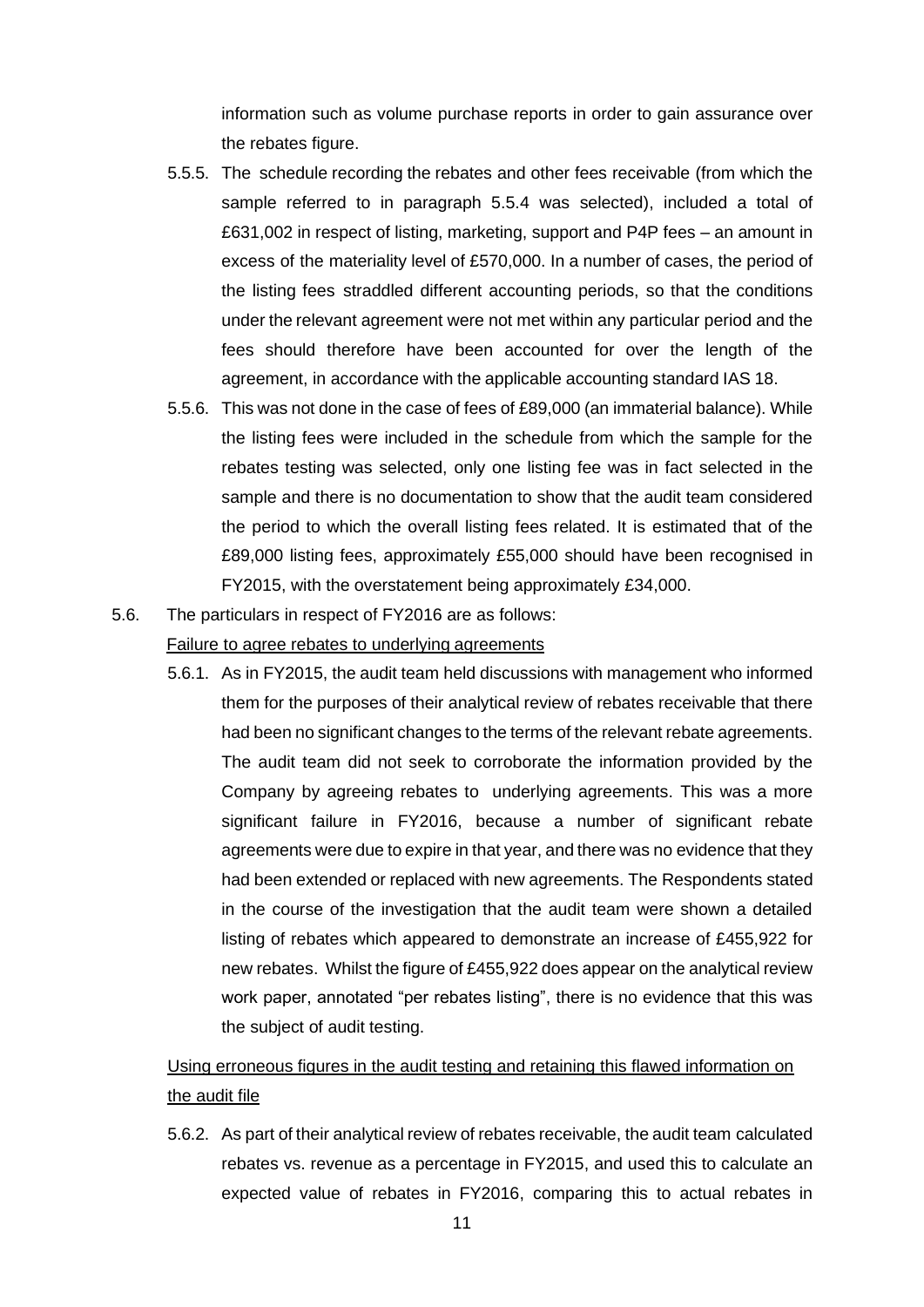FY2016. However, instead of calculating the percentage of rebates to revenue in FY2015 using theFY2015 figure for rebates, they used the FY2014 figure, and instead of applying the percentage to revenue for FY2016, they applied the percentage to the figure for revenue in FY2015. The results of the audit procedures as recorded on the audit file were therefore inaccurate.

*Adverse Finding 2: The Respondents' conduct in relation to the audit of the supplier rebates and listing fees for FY2015 and FY2016 constituted a breach of ISA 200 in that the Respondents failed to demonstrate sufficient professional scepticism in respect of supplier rebates and listing fees.*

5.7. The particulars in respect of this Adverse Finding are essentially as set out in paragraphs 5.5.3 and 5.6.1 above: the failure to corroborate information and explanations given by the Company with regard to the terms of the rebate agreements, in the context of the analytical reviews of rebates receivable conducted in both years, amounted to a failure of professional skepticism as well as a failure to obtain sufficient appropriate audit evidence. The failure was the more significant in FY2016, for the reasons given in paragraph 5.6.1.

### **Background in respect of share-based payments**

5.8. Upon listing on the LSE in March 2015, the Company introduced an equity-based incentive scheme for senior staff known as the Performance Share Plan. The Notes to the FY2017 financial statements include this explanation:

> *"The Group issues equity-settled share-based payments to certain employees. Equity-settled share-based payments are measured at fair value at the date of grant. The fair value determined at the grant date of the equity-settled share based payments is expensed on a straight line basis over the vesting period, based on the Group's estimate of shares that will eventually vest.…*

> *The amounts charged to the income statement for share-based payments in the period ended 2 July 2016 and 27 June 2015 were understated due to errors in the calculations. Net assets at 2 July 2016 and 27 June 2015 were understated as a result of errors in the recognition of the corresponding deferred tax asset."*

#### **Adverse Findings in respect of share-based payments**

*Adverse Finding 3: The Respondents' conduct in relation to the audit of share-based payments for FY2015 constituted a breach of ISA 230 in that the Respondents failed to document sufficient appropriate audit evidence in respect of share-based payments.*

5.9. The particulars of this Adverse Finding are that the *Respondents* failed to record on the audit file their acceptance of management's conclusion that the share-based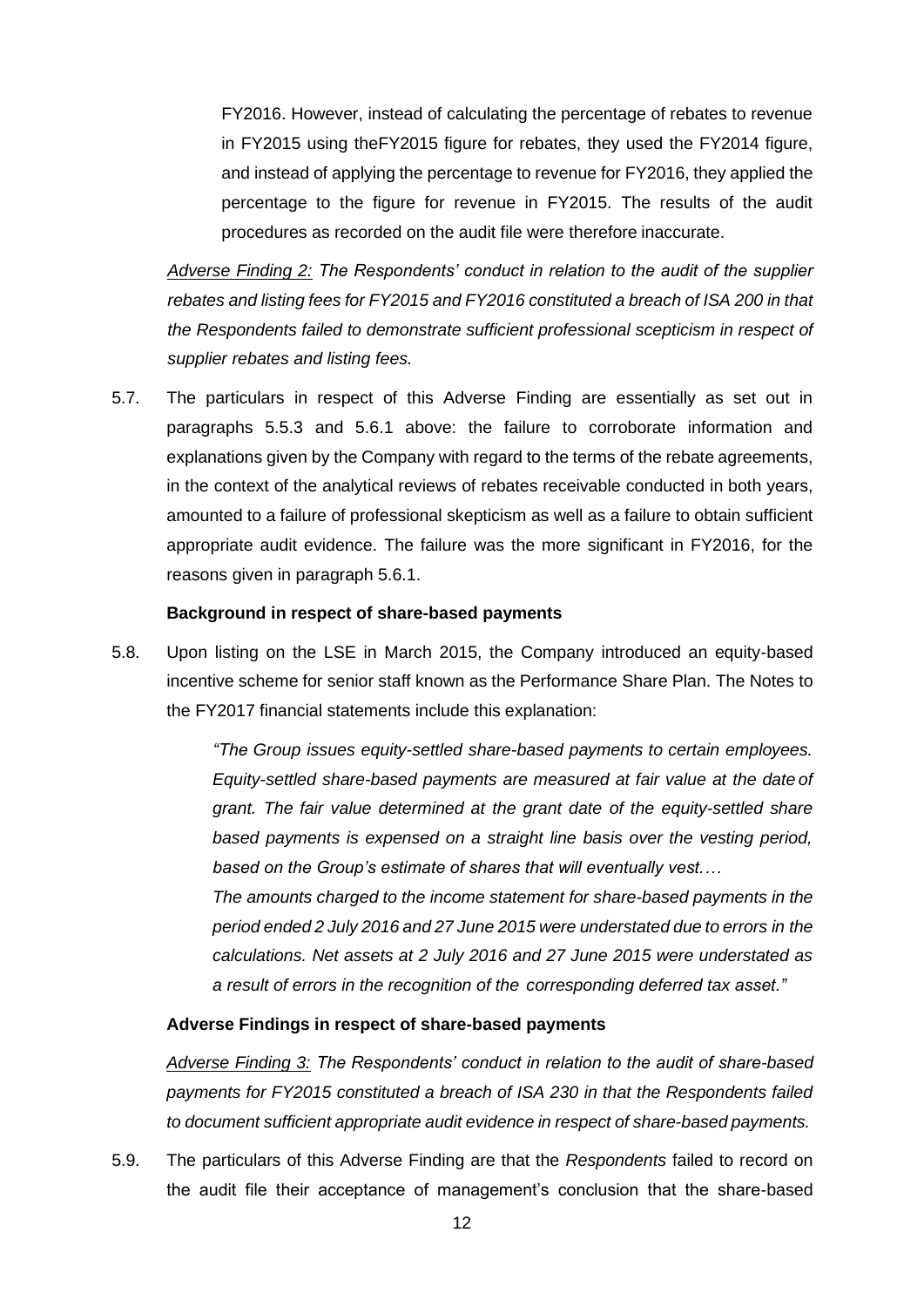payment charge for FY2015 would not be significant, bearing in mind the short period for which the scheme had been in operation by the year-end. The audit strategy document provided to the Company's Audit Committee at the planning stage had said that the audit team would substantively audit the share-based payment charge, so it was important to record the reasons for not doing so.

*Adverse Finding 4: The Respondents' conduct in relation to the audit of share-based payments for FY2016 constituted breaches of ISA 500 and ISA 230 in that the Respondents failed to obtain and document sufficient appropriate audit evidence in respect of share-based payments and ISA 450 in that the Respondents failed to communicate uncorrected misstatements to Those Charged with Governance.*

5.10. The particulars of this Adverse Finding are as follows:

Failure to perform audit procedures in such as a way as to identify errors in the Company's calculation of the share-based payment charge

5.10.1. The audit team identified an error in the Company's calculations which had led to a £260,000 understatement of the share-based payment charge, which they noted was below the £425,000 materiality threshold for the audit. However, they failed to identify a further £230,000 error which took the total misstatement (£490,000) above the materiality level.

#### Failure to report uncorrected misstatements

5.10.2. Although the £260,000 error identified by the audit team was not material, it was above the £21,000 threshold for reporting to the Company's Audit Committee, and the audit team noted on the file that they intended to raise an audit difference. In the event, while the Audit Committee Report noted that the valuations team had assessed management's calculation and noted a small difference, which when worked through the calculation did not result in an audit difference being recorded, the quantum of the matter was not reported.

# Failure to document the basis for concluding that the position in respect of share-based payments had been satisfactorily resolved at the time the audit report was signed

5.10.3. The audit report was signed on 3 October 2016, but the report from the valuation team providing the basis for the audit team's conclusions in respect of the share-based payment charge is dated 11 October 2016. The *Respondents* stated during the investigation that the KPMG valuations team's conclusions were provided in a telephone call on the morning of 3 October 2016, but there is no evidence of this in the audit documentation.

# **Background in respect of deferred taxation**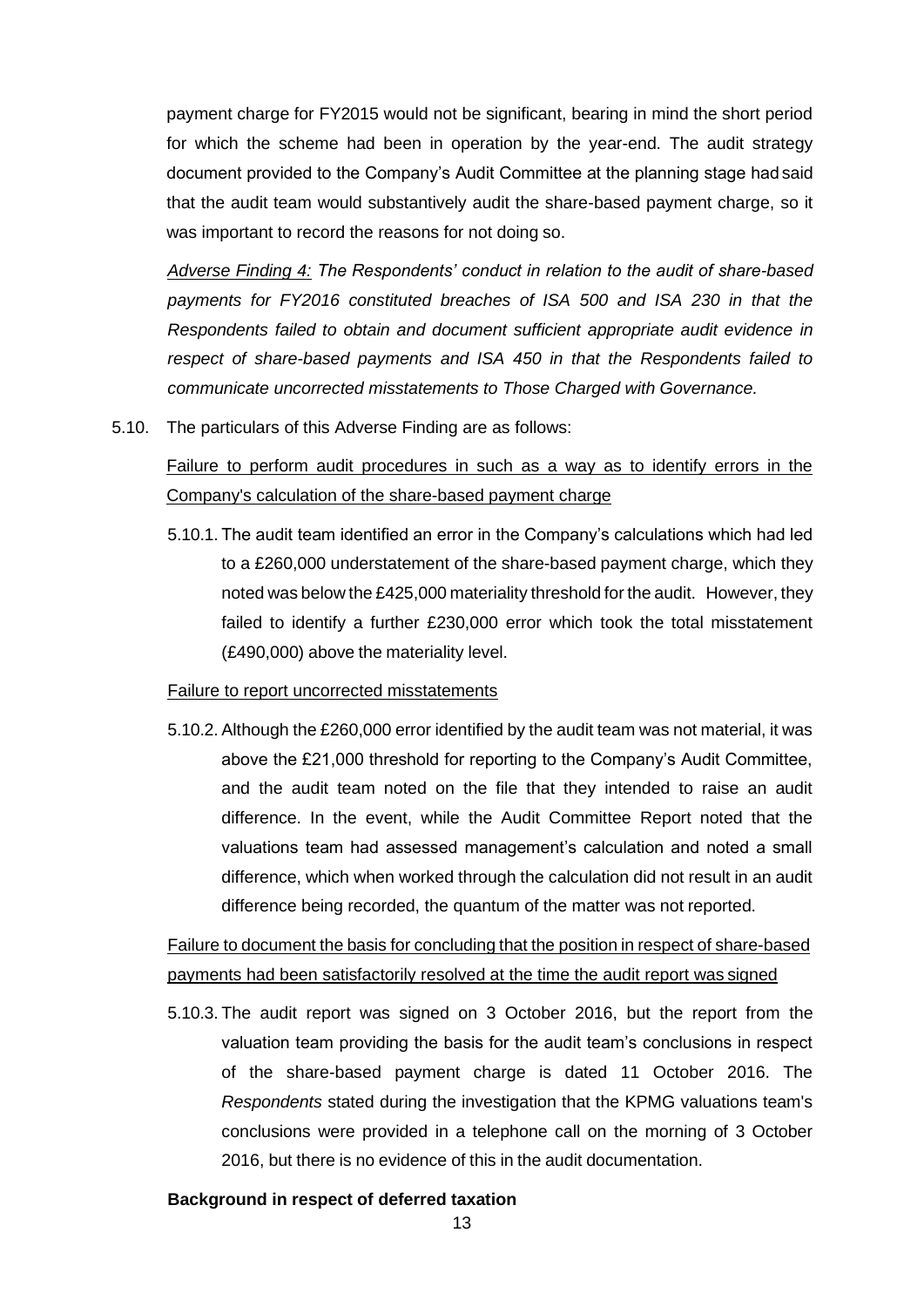5.11. The Notes to the FY2018 financial statements explain that:

*"As a result of an internal review following an enquiry from the Financial Reporting Council regarding a material deferred tax credit reported in the accounts for the period ended 1 July 2017, the Directors have now determined that this item should have been treated as a prior period adjustment. Thisitem relates to temporary timing differences on fixed assets as at 2 July 2016 that were originally calculated using a closing tax written down value of £14.1 million whereas the capital allowances summary submitted with the 2016 tax computations subsequently showed a tax written down value of £24.3 million. The income statement credit arising from this reduction in deferred tax liability has now been recognised in the period ended 2 July 2016."*

#### **Adverse Finding in respect of deferred taxation**

*Adverse Finding 5: The Respondents' conduct in relation to the audit of deferred taxation for FY2016 constituted a breach of ISA 230 in that the Respondents failed to prepare documentation which provided a sufficient and appropriate record of the basis for the auditor's report in respect of deferred taxation.*

5.12. The particulars of this Adverse Finding are that the calculations prepared by management of the Company failed to include the correct brought forward Tax Written Down Value ("**WDV**") for a particular subsidiary of the Company. The calculation used the closing Tax WDV figure for FY2015, as recorded in the relevant FY2015 working paper, as the FY2016 opening figure. However, this figure had subsequently been revised when the FY2015 tax computations were finalised (as shown in a separate tab in the spreadsheet which included the calculation), and the calculation should have used the updated amount. This led to the calculation of an incorrect closing figure for FY2016, and therefore resulted in the deferred tax liability being understated by £1.7m. The audit team did not identify management's error as part of their audit work.

#### **6. SANCTIONS**

- 6.1. Paragraph 10 of the FRC's Sanctions Policy (AEP) (the "**Policy**") provides that *Sanctions* are intended to be effective, proportionate and dissuasive. The reasons for imposing *Sanctions* are identified in paragraph 11 of the Policy as the following:
	- 6.1.1. To declare and uphold proper standards of conduct amongst *Statutory Auditors*  and *Statutory Audit Firms* and to maintain and enhance the quality and reliability of future audits.
	- 6.1.2. To maintain and promote public and market confidence in *Statutory Auditors*  and *Statutory Audit Firms* and the quality of their audits and in the regulation or the accountancy profession.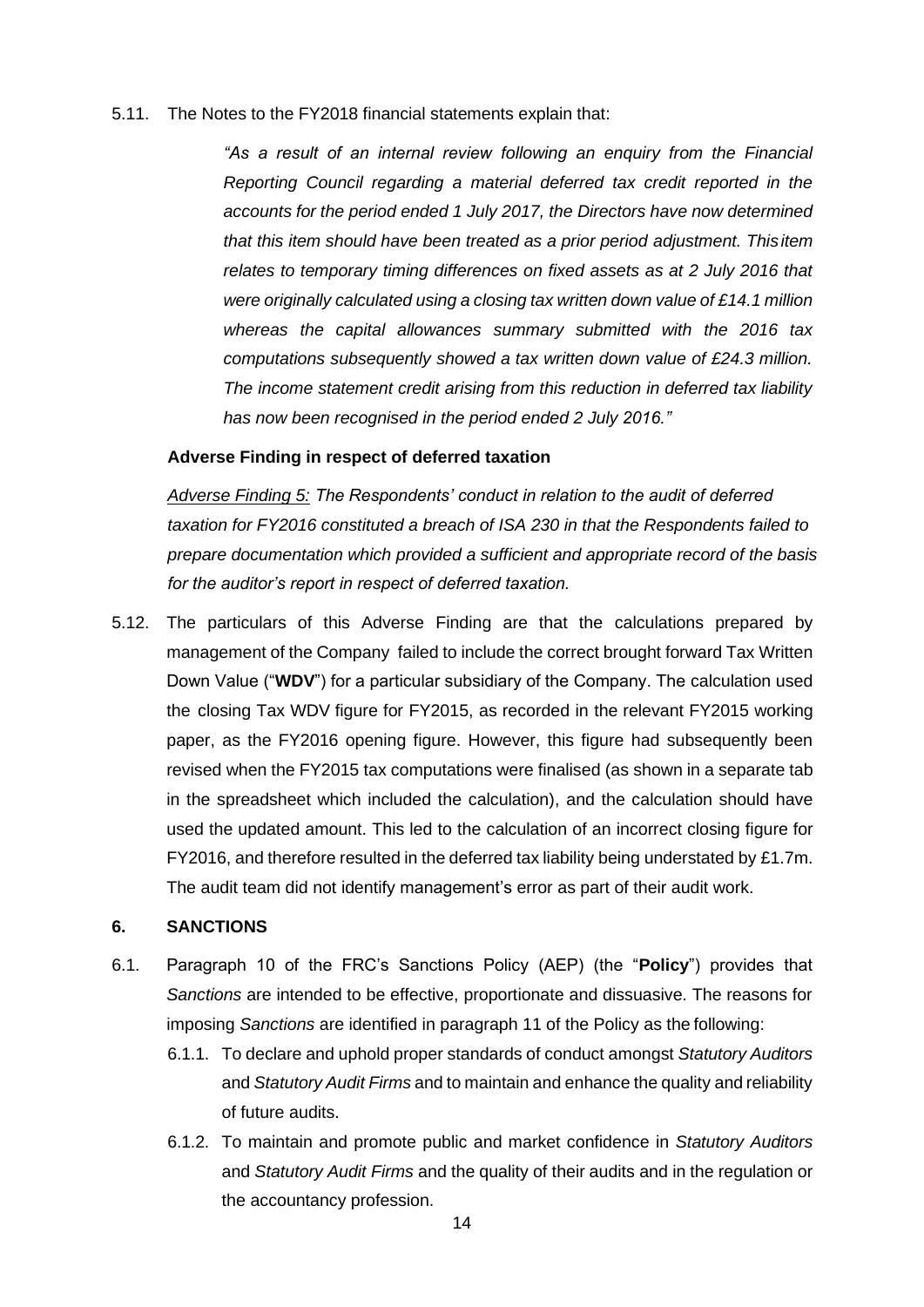- 6.1.3. To protect the public from *Statutory Auditors* and *Statutory Audit Firms* whose conduct has fallen short of the *Relevant Requirements*.
- 6.1.4. To deter *Statutory Auditors* and *Statutory Audit Firms* from breaching the *Relevant Requirements* relating to *Statutory Audit*.
- 6.2. Paragraph 12 of the Policy provides that the primary purpose of imposing *Sanctions*  for breaches of the *Relevant Requirements* is not to punish, but to protect the public and the wider public interest.
- 6.3. In reaching a decision on *Sanctions*, *Executive Counsel* has considered the following matters in accordance with the Policy (in summary).

### **Nature, seriousness, gravity and duration of the breaches**

- 6.4. The principal objective of a *Statutory Audit* is to obtain reasonable assurance that the financial statements as a whole are free from material misstatement. As a result of the breaches of *Relevant Requirements*, the FY2015 and FY2016 Audits failed to achieve this objective in relation to specific matters set out in this *Final Decision Notice*.
- 6.5. The FY2015 and FY2016 financial statements included multiple misstatements in relation to areas of the FY2015 and FY2016 Audits in respect of which *Adverse Findings* have been made, and which were subsequently corrected by restatement. In respect of FY2016, these misstatements were material. It is acknowledged, however, that the restatements relating to areas in respect of which no criticism is made of the Respondents were more significant, in aggregate.
- 6.6. The *Relevant Requirements* contravened in this case are all important ones which are designed to ensure the quality and effectiveness of an audit. ISAs 200, 230 and 500, in particular, are basic and fundamental to the work of an auditor.
- 6.7. The failings in respect of supplier rebates and listing fees are made more serious by the fact the FRC had indicated prior to the FY2015 Audit that complex supplier arrangements would be the subject of particular focus in the review of audits by the FRC. Accordingly, the Respondents were on notice to ensure that their work in relation to such arrangements should be of high quality, even though they were not a critical element of the Company's business model and financial performance.
- 6.8. Breaches of some of the *Relevant Requirements* were identified in multiple areas and persisted for two successive audit years, showing that the breaches were not isolated incidents but were indicative of broader deficiencies which pervaded these particular audits.
- 6.9. While there is no clear evidence that any person suffered financial loss as a result of the breaches of these *Relevant Requirements*, it is clear that they could undermine confidence in the standard of conduct of statutory audits generally.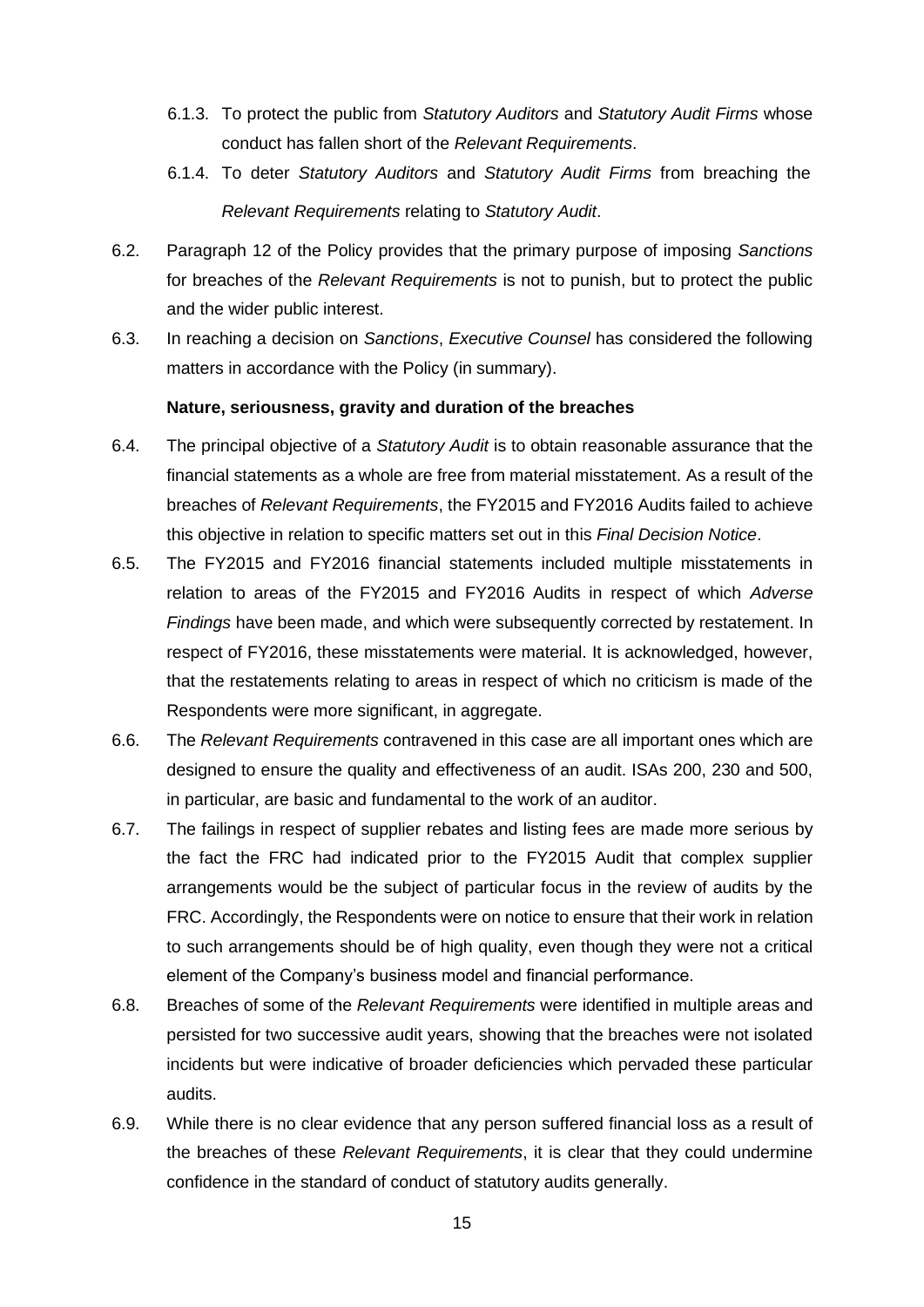- 6.10. It is acknowledged that the breaches were neither intentional, dishonest, deliberate nor reckless. Neither of the Respondents stood to benefit from the breaches.
- 6.11. While KPMG has not taken any remedial action as a result of the FY2015 and FY2016 Audits, it has undertaken a general improvement programme in respect of its audit work in recent years, aspects of which should reduce the likelihood of a repetition of these breaches. However, *Executive Counsel* is not convinced that similar issues could not re-occur, in the absence of further action by KPMG.
- 6.12. KPMG is a large audit firm, with 592 partners across all functions, and 276 *Statutory Auditors* in 2020. Its UK revenue in the year to 30 September 2020 was £2,303 million and its audit fee income was £639 million.
- 6.13. There have been previous breaches by KPMG. The firm has been the subject of sanctions in seven cases in the last four years. In particular, one of these cases concerned breaches of Relevant Requirements in respect of supplier rebates, in the context of another FY2016 audit. This shows that, in respect of that aspect at least, this current case is not an isolated incident. However, because of the timing of the two cases there is no suggestion that the Respondents failed to learn from the breaches in that particular case and apply those lessons to the FY2015 and FY2016 Audits.
- 6.14. In the case of Mr Frankish, he has a good prior regulatory record, and he held a junior position at KPMG, being an employee with the grade of Director rather than a partner. The latter fact does not lessen his statutory responsibility for the conduct of the FY2015 and FY2016 Audits, however.

# **Identification of Sanction**

6.15. Having assessed the nature, seriousness, gravity and duration of the breaches of *Relevant Requirements*, *Executive Counsel* has determined that the following combination of *Sanctions* is appropriate in this case:

# KPMG

- 6.15.1. A declaration to the effect that, as a result of the *Adverse Findings* set out in this *Final Decision Notice*, the audit reports for the FY2015 and FY2016 Audits did not satisfy the requirement in regulation 4(1) of the SATCAR that a *Statutory Audit* must be conducted in accordance with relevant standards.
- 6.15.2. A published statement to the effect that KPMG has contravened the *Relevant Requirements*, in the form of a severe reprimand.
- 6.15.3. An order pursuant to rule 96(c) of the AEP, requiring KPMG to take action to mitigate the effect or prevent the recurrence of the breach of the *Relevant Requirements*. In summary, the action required is: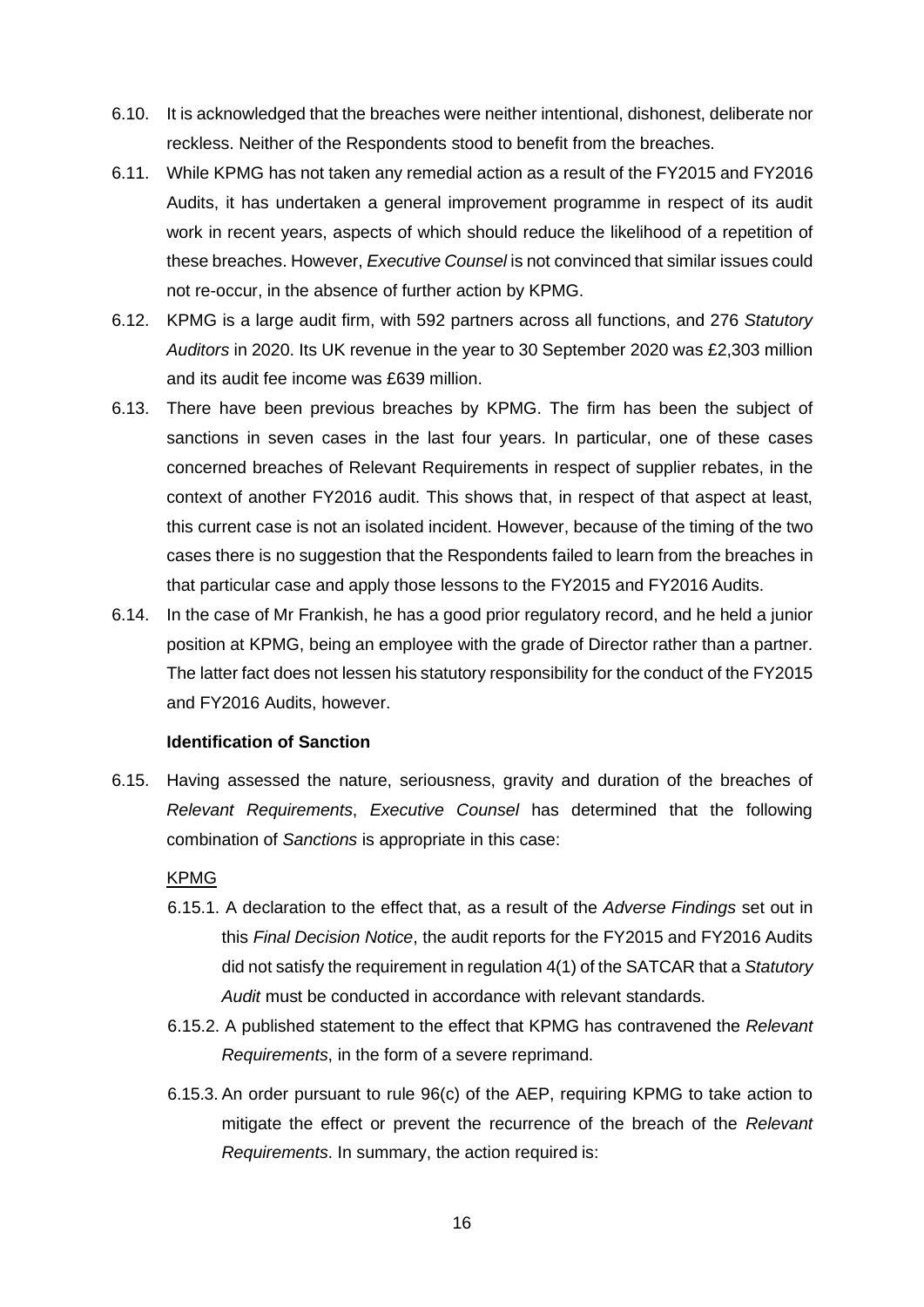- (1) KPMG will, by 28 February 2022, provide the *Executive Counsel* with a report (the "**First Report**") which:
	- a. Identifies the reasons why it considers that the breaches occurred; and
	- b. Identifies measures taken since the Audits which may have reduced the risk of any repetition of the breaches.
- (2) Within three months of the Executive Counsel's approval of the First Report, KPMG will provide a further report to the Executive Counsel (the "**Second Report**") which:
	- a. Evaluates the effectiveness of the measures recorded in the First Report in reducing the risk of repetition, by the examination of relevant evidence such as the outcome of reviews of audits in the intervening period; and
	- b. Identifies any additional measures that could reasonably be taken in order to mitigate any residual risk of repetition.
- (3) In the event that additional measures are suggested in accordance with paragraph (2)(b) above KPMG will, within 3 months of the Executive Counsel's approval of the Second Report, agree with the *Executive Counsel*  and begin to carry out an action plan (the "**Plan**") which:
	- a. Sets out the steps to be taken in order to implement the measures;
	- b. Provides for the evaluation of the effectiveness of the measures, by the examination of relevant evidence;
	- c. Provides for regular reporting to the Executive Counsel on the progress made in implementing and evaluating the measures; and
	- d. Has a duration not exceeding two years from the date the Plan is approved by the Executive Counsel.
- 6.15.4. A financial penalty of £1,250,000.

#### Mr Frankish

6.15.5. A published statement to the effect that Mr Frankish has contravened the

*Relevant Requirements*, in the form of a severe reprimand.

6.15.6. An order pursuant to rule 96(c) of the AEP, requiring Mr Frankish to take the following action to mitigate the effect or prevent the recurrence of the breach of the *Relevant Requirements*: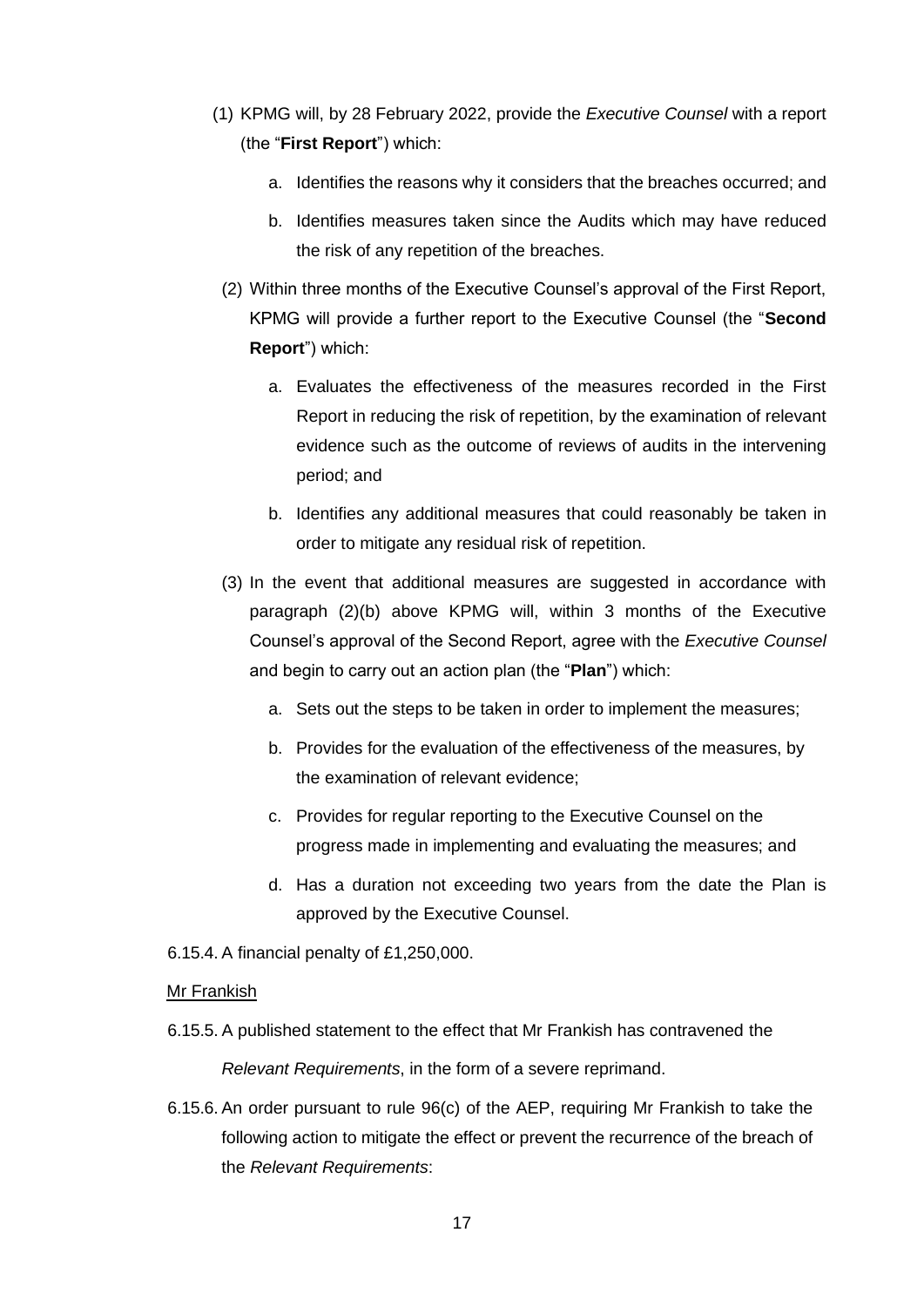- (1) Mr Frankish will, within three months of the date of the order, provide the *Executive Counsel* with a report prepared by his new firm which:
	- a. Identifies, from his perspective, the reasons why the breaches occurred;
	- b. To the extent that the reasons are concerned with his own performance, identifies personal development measures taken since the Audits which may have reduced the risk of any repetition of the breaches; and
	- c. Identifies any additional personal development measures that could reasonably be taken in order to mitigate any residual risk of repetition.
- (2) In the event that any additional personal development measures are identified in accordance with paragraph (1)(c) above, Mr Frankish will implement those measures as part of his next annual performance review cycle with the new firm.
- 6.15.7. A financial penalty of £50,000.

# **Aggravating factors**

- 6.16. In the case of KPMG, the only notable aggravating factor is the fact that KPMG has a poor disciplinary record. This has already been taken into account in assessing the nature, seriousness, gravity and duration of the breaches, and no further adjustment to the level of *Sanction* is required.
- 6.17. There are no applicable aggravating factors in the case of Mr Frankish.

# **Mitigating factors**

- 6.18. The Respondents have provided good co-operation during the investigation (as they are required to do), but not the exceptional level of co-operation which would amount to a positive mitigating factor.
- 6.19. Mr Frankish's good disciplinary record and junior position within KPMG are relevant mitigating factors, but they have already been taken into account in assessing the nature, seriousness, gravity and duration of the breaches.
- 6.20. Consideration has also been given to various points of personal mitigation advanced on Mr Frankish's behalf, in respect of both the stress caused by the proceedings and the likely impact of the *Adverse Findings* and *Sanctions* on his future career prospects and earning potential. However, *Executive Counsel* does not consider that his personal circumstances are so out of the ordinary as to merit a specific reduction in the *Sanction*.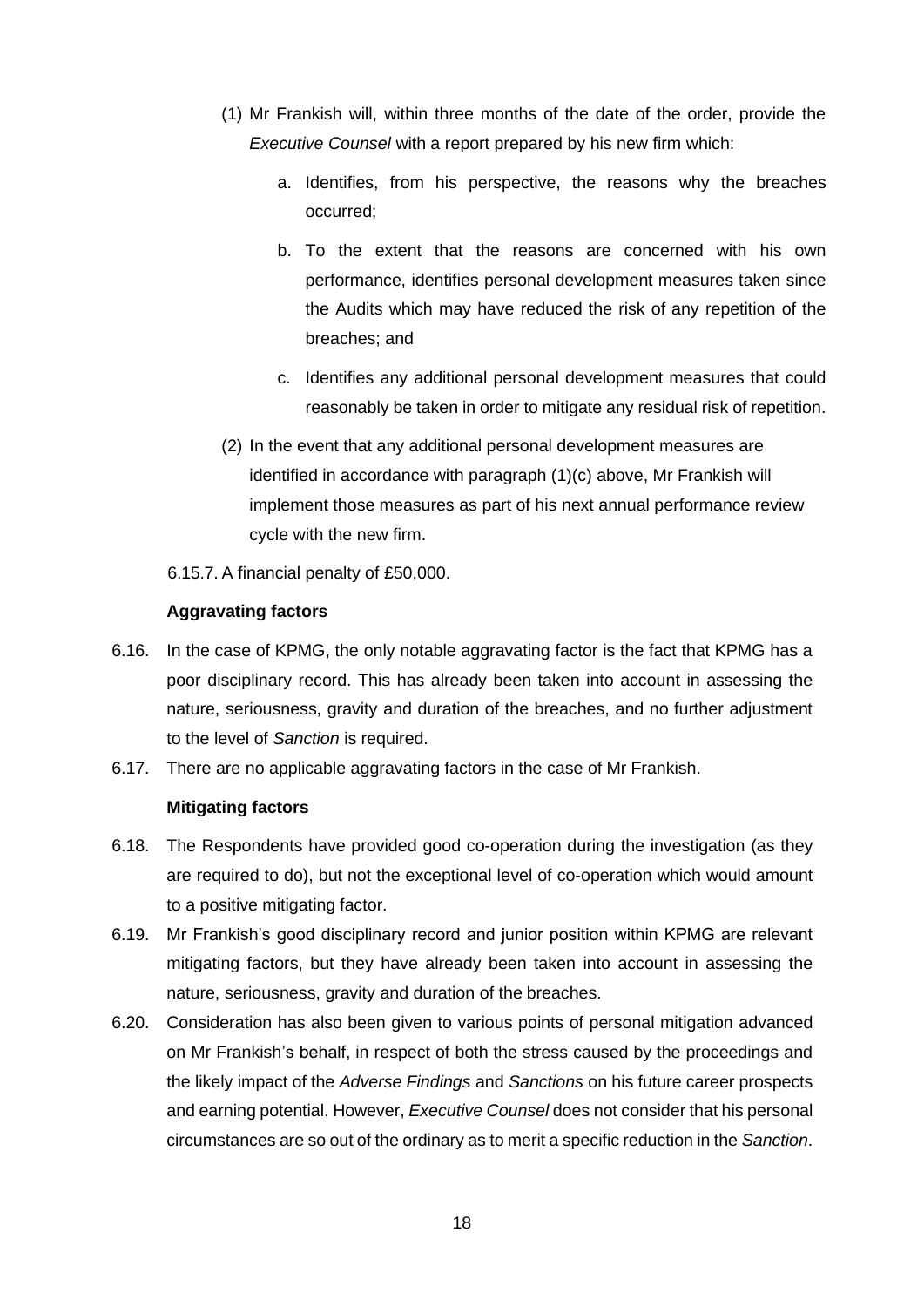# **Deterrence**

6.21. Having considered the matters set out at paragraphs 72 and 73 of the Policy, *Executive Counsel* does not consider that any increase in the *Sanctions* is required for the purposes of deterrence.

# **Discount for Admissions and Settlement**

6.22. Having taken into account the admissions by the Respondents and the stage at which those admissions were made, Executive Counsel has determined that a reduction of 30% in the financial penalties is appropriate, such that the financial penalty for KPMG is reduced to £875,000 and that for Mr Frankish is reduced to £35,000. The maximum discount of 35% for settlement during Stage 1 of the investigation, in accordance with paragraph 84 of the Policy, was not appropriate because acceptable admissions were not made at the earliest possible point within that Stage.

# **7. COSTS**

7.15. The Respondents have agreed to pay *Executive Counsel's* costs in full in this matter, being £69,000. Such costs shall be paid no later than 28 days after the date of this *Final Decision Notice*.

# **Signed:**



**Jamie Symington DEPUTY EXECUTIVE COUNSEL Date: 29 December 2021**

**Corrected on 12 January 2022 to rectify an administrative error in the preparation of the document.**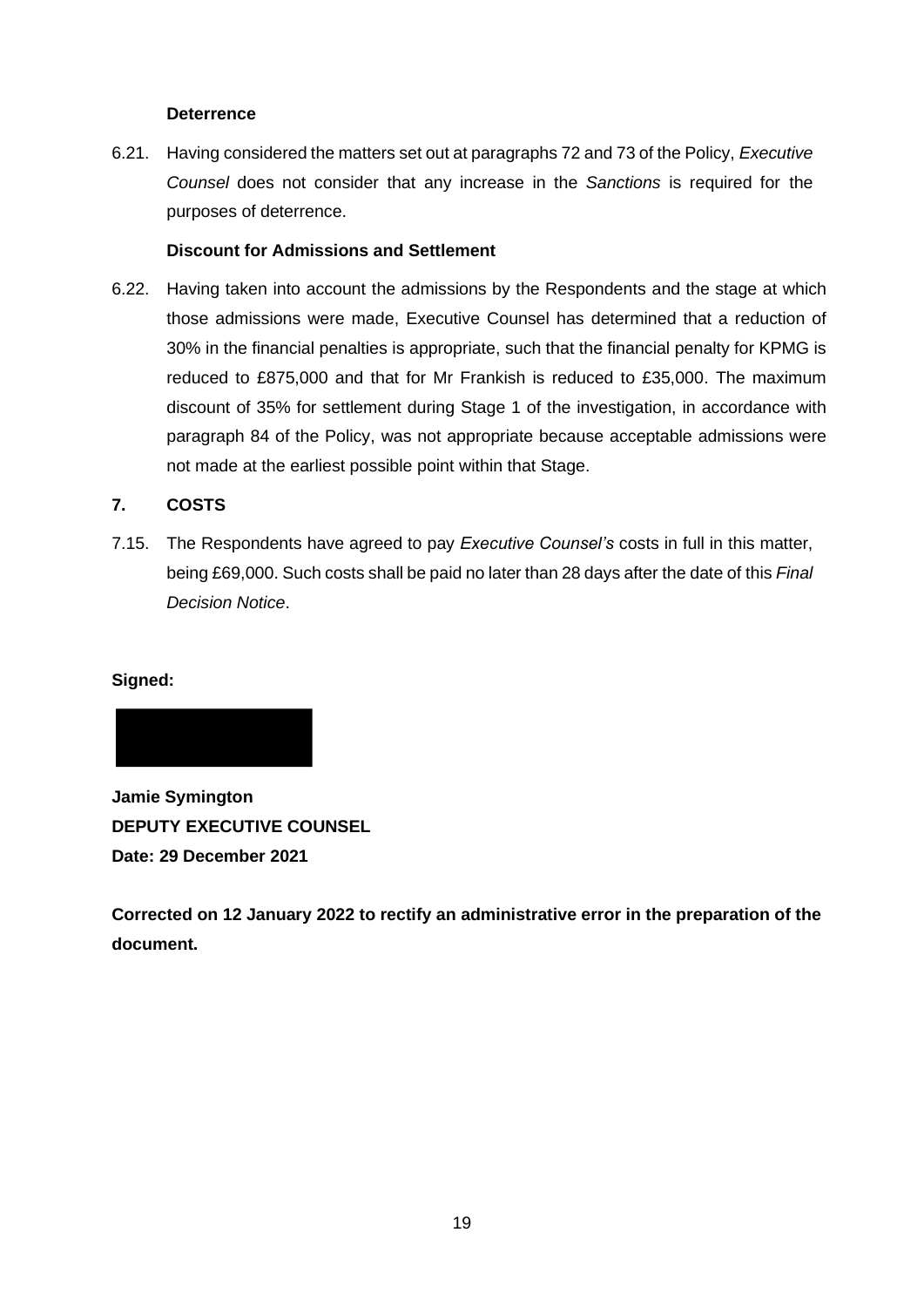# **APPENDIX – EXTRACTS OF RELEVANT REQUIREMENTS**

**Extracts from relevant ISAs in force during the Relevant Period<sup>2</sup>**

# **ISA 200: Overall Objectives of the Independent Auditor and the Conduct of an Audit in accordance with International Standards on Auditing**

Paragraph 15 states as follows:

*"The auditor shall plan and perform an audit with professional skepticism recognizing that circumstances may exist that cause the financial statements to be materially misstated."*

### **ISA 230: Audit Documentation**

Paragraph 5 states as follows:

*"The objective of the auditor is to prepare documentation that provides: A sufficient and appropriate record of the basis for the auditor's report; and Evidence that the audit was planned and performed in accordance with ISAs (UK and Ireland) and applicable legal and regulatory requirements."*

Paragraph 8 states as follows:

*"The auditor shall prepare audit documentation that is sufficient to enable an experienced auditor, having no previous connection with the audit, to understand: The nature, timing and extent of the audit procedures performed to comply with the ISAs (UK and Ireland) and applicable legal and regulatory requirements; The results of the audit procedures performed, and the audit evidence obtained; and Significant matters arising during the audit, the conclusions reached thereon, and significant professional judgments made in reaching those conclusions."*

# **ISA 450: Evaluation of Misstatements Identified During the Audit**

Paragraph 12 states as follows:

*"In accordance with ISA (UK and Ireland) 200, the auditor shall maintain professional skepticism throughout the audit, recognizing the possibility that a material misstatement due to fraud could exist, notwithstanding the auditor's past experience of the honesty and integrity of the entity's management and those charged with governance."*

<sup>2</sup> Issued October 2009 and effective for audits of financial statements for periods ending on or after 15 December 2010.